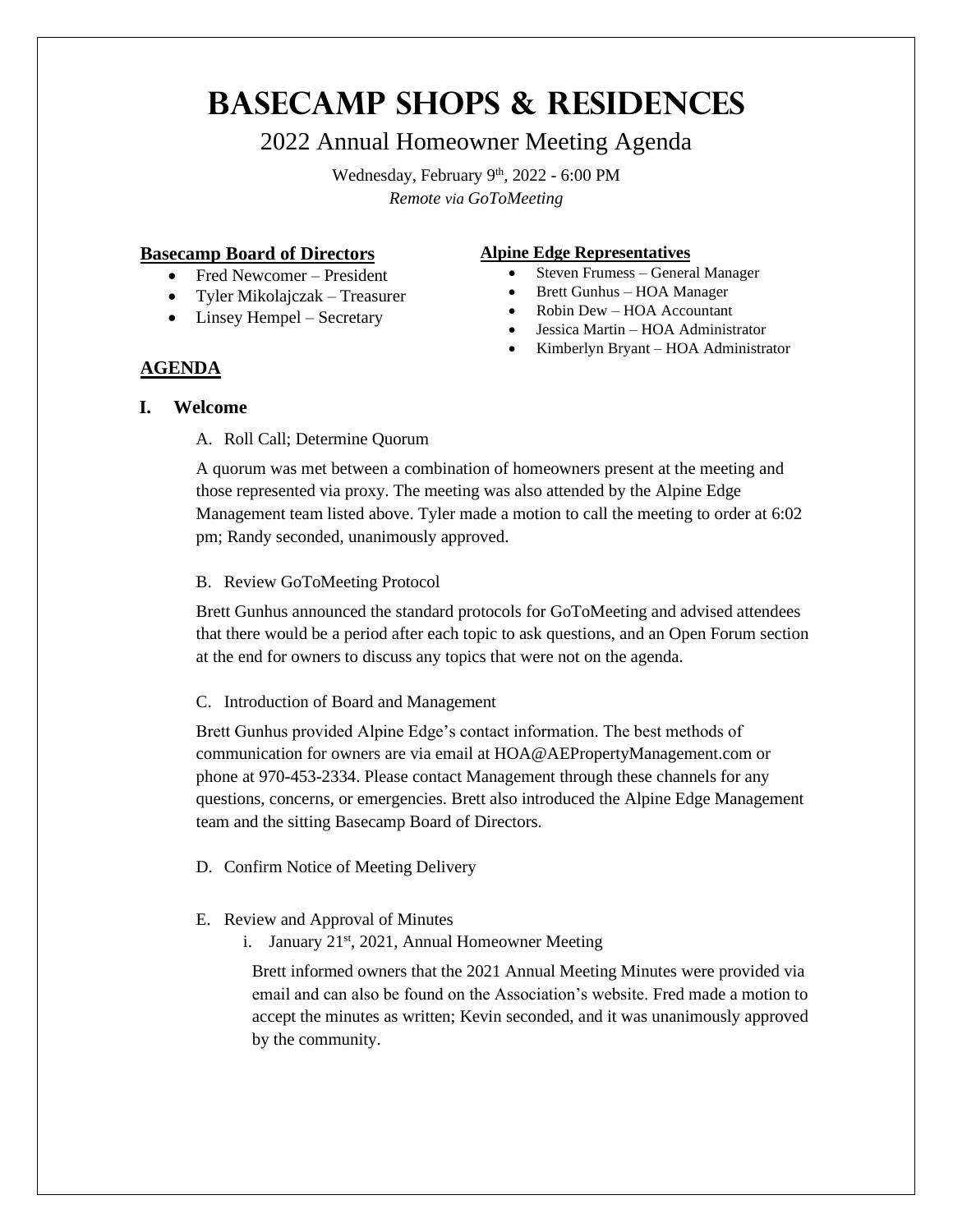## **II. Routine Maintenance**

A. Definition of Roles (Owners, HOA Board, Management, & Developer)

Brett presented sections 11.1-4 of the Declarations, which explain in detail the responsibilities of each party. Owners are responsible for everything from the walls in. HOA is responsible for facilitating the items listed in the Association budget and managing the HOA while abiding by the Association Governing Documents.

#### B. Common Area Cleans

Cleaning takes place in all Common Areas of the Association three days a week for \$700 per month and is paid through operating funds. Kevin and Jessica mentioned that pod 2 needs work, but Fred said it shouldn't be cleaned until construction is completed. Fred said the Board is holding off on carpet cleans until the developer has finished all outstanding projects.

Laura discussed issues with the outside door collecting ice. Other owners agreed and said sometimes they can't even open the door. Fred and Tyler have been discussing with the developer to fix these issues but still have a lot of ground to cover to get these repairs underway.

#### C. HVAC (Heating, Ventilation, and Air Conditioning)

Basecamp is contracted with Breckenridge Mechanical for the boilers. They come out four times per year to do preventative maintenance, as well as physical and visual inspections on the boilers. For heating issues, AE will determine whether it is isolated to only one unit or if it is a bigger issue. Owners are encouraged to reach out to AE if they have heating issues or think there are issues with the boilers.

#### D. Snow Removal

Haven Property Management oversees the maintenance of snow removal and works with Ankerholtz. They are contracted to come out when there is an accumulation of four inches or more. Cars must move around so they can get the plows in to remove the snow. Fred would like to set up a meeting with AE, New Haven, and Ankerholtz to walk the property to address the issues when they are happening so we can be proactive in resolving them; all parties will be in contact to set up a time. Fred mentioned the snow has been built up in the parking lot and requested that AE cones off the area early in the morning and tow vehicles that don't move so that the plowers can remove the snowbanks. Fred requested homeowners to please rotate their cars in the parking lot daily so that they can remove as much snow as possible.

#### **III. Policy Review**

#### A. Trash & Recycling

Trash is picked up seven days a week; however, the trash enclosure was not built for that much activity. Steven opened the floor to discuss with the owners. Randy said he sees the enclosure opened several times a day and added that the restaurants put too many boxes in there; he thinks they should take their boxes over to the recycling center if it's an excessive amount. Jamie agreed and said most of the time they don't break down the